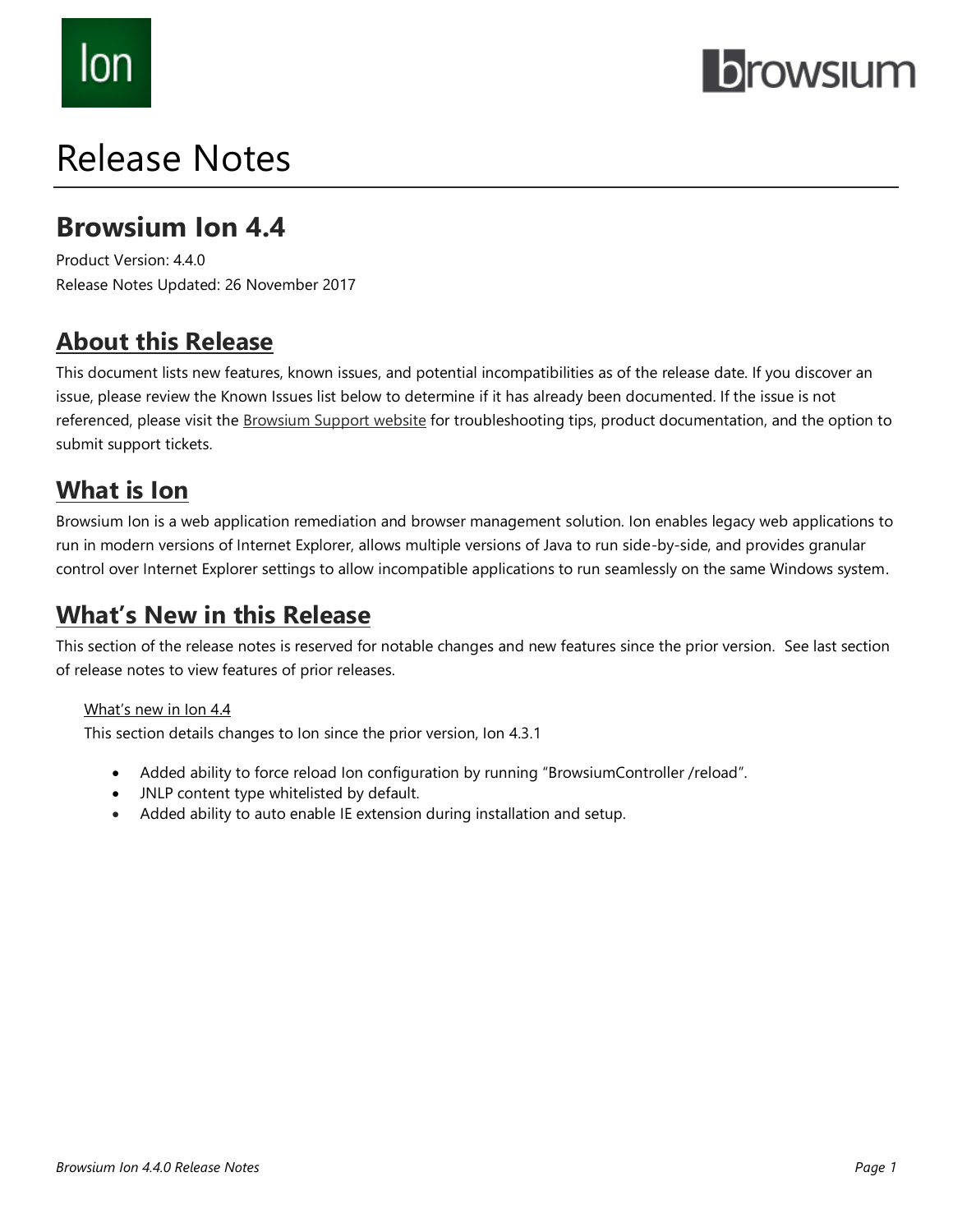## **Minimum System Requirements**

| <b>Operating System</b>                                                 | Windows 7 or later<br>Windows Server 2008 R2 or later (for multi-user terminal servers)                                                              |
|-------------------------------------------------------------------------|------------------------------------------------------------------------------------------------------------------------------------------------------|
| <b>Browsers</b>                                                         | Internet Explorer 8, 9, 10, or 11                                                                                                                    |
| <b>.NET Framework</b>                                                   | Version 3.5 SP1 or later                                                                                                                             |
| Java Development Kit (JDK) and<br><b>Java Runtime Environment (JRE)</b> | 32-bit JDK 7u40 or later for Ion Configuration Manager *<br>Client PCs requiring Java remediation only need the appropriate 32-bit or<br>64-bit JREs |
| <b>Processor</b>                                                        | 1 GHz or faster 32-bit (x86) or 64-bit (x64) processor                                                                                               |
| <b>Memory</b>                                                           | 1 GB total system RAM, 2 GB for multi-user terminal servers                                                                                          |

\* Java Development Kit only required when using Java Version Manager.

## **Installing and Using This Release**

- You must install both Browsium Client (Browsium-ClientSetup.exe) and Ion Configuration Manager (Ion-Setup.exe) to develop Ion projects. End user PCs require only Browsium Client.
- Browsium Client 4.4 can be installed as an in-place upgrade for earlier versions of Ion Client 3.x and Browsium  $Client 4x$ 
	- o Note: Upgrading Browsium Client 4.1/4.2/4.3 to 4.4 may result in the deletion of LoadFromFileName entries deployed via Group Policy. Refreshing Group Policy and restarting Browsium Controller will ensure all entries are present and active.
- Browsium Client 4.4 installer will automatically close all browser windows. Enterprise deployments to end user PCs should be scripted to install at night or immediately following a reboot.
- Install Browsium Client in the 30-day evaluation mode by leaving the Ion License Key field blank on the "Client Configuration" screen during setup, unless Browsium has already provided you with an Ion license key.
- Ion Configuration Manager 4.4 cannot be installed if Catalyst Configuration Manager 3.x is already installed on the system. You must first uninstall Catalyst Configuration Manager 3.x. Upgrading Ion Configuration Manager 3.x to 4.4 is supported if Catalyst Configuration Manager 3.x is not present on the system.
- Ion project files deployed via a file or web server must be in a client-system-readable location, not user-readable as required for previous versions of Ion. See section 5.4 of the Ion Administration Guide for details.
- Read the [Ion Administration Guide](http://docs.browsium.com/guide/?v=4.4.0&p=Ion) for more information on installing and using Browsium Ion 4.4.

### **Known Issues**

• Certain versions of Java are not compatible to be used as the default version or as the JDK as a requirement of project development due to a version detection bug that exists in certain versions of Java. Inconsistent behavior where certain earlier versions may not be properly detected may be observed if the default version is earlier than Java 8u90. In addition, inconsistent behavior may be observed when using Limited Java profiles and the default version is between Java 8u77 and Java 8u90.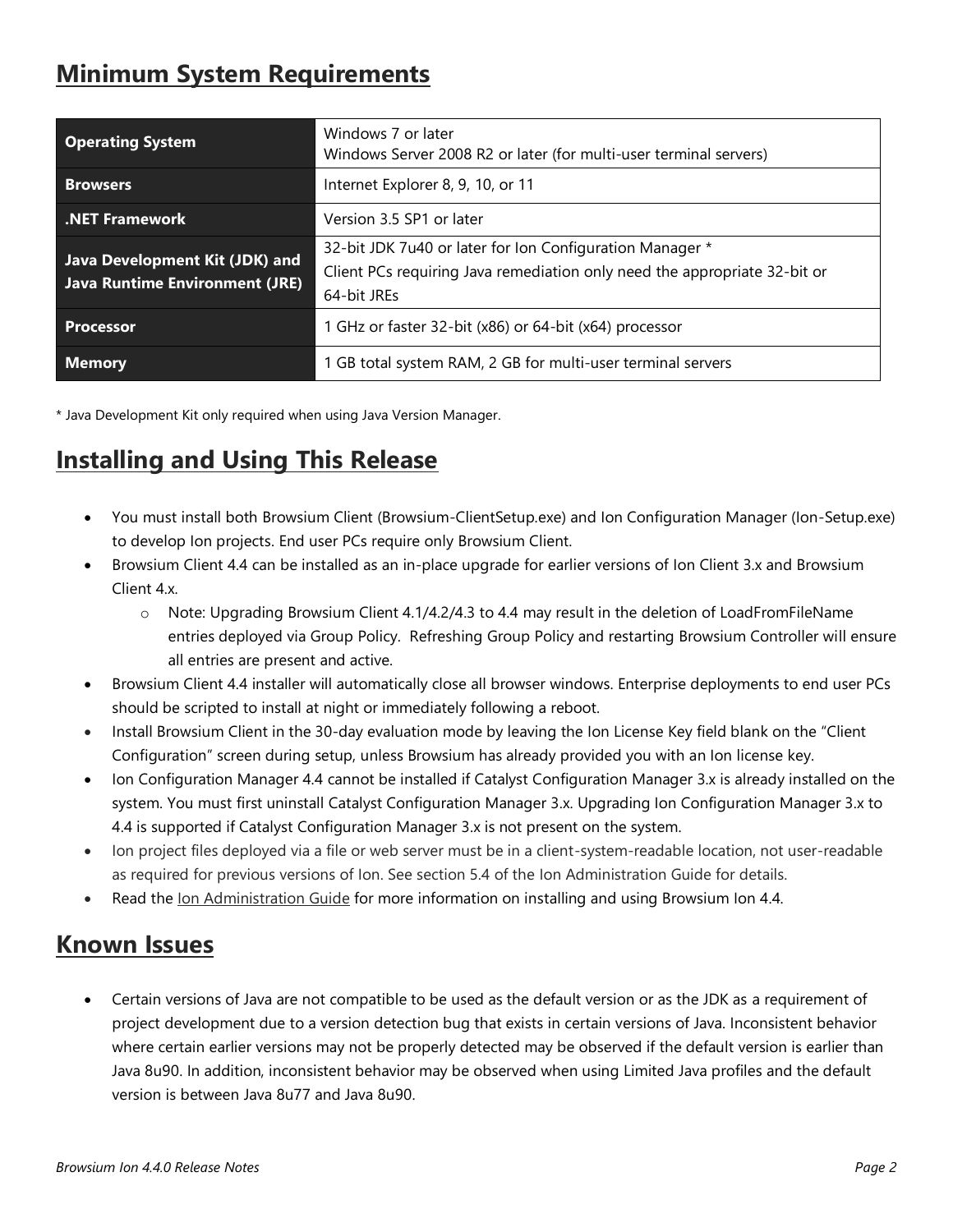- When remediating the Java version with a full Ion profile for a JNLP application loaded from a website, the Ion rule must match the URL of the website hosting the JNLP file, not the URL of Java applet (which might be on another site). If using a Limited Java profile, the rule must match the URL of the Java applet.
- If 64-bit Java installed, JNLP applications may use 64-bit Java by default, depending on how Java is configured on the system. If 64-bit Java is the default, JNLP remediations to an older version of Java must be to a 64-bit version. This is true for both standalone JNLP applications or JNLP applications launched via a browser. Read Oracle's [guidance](https://blogs.oracle.com/java-platform-group/entry/choosing_64_and_or_32) for running 32-bit and 64-bit Java side by side for more information.
- Rules for Limited Java profiles are always evaluated in order from top to bottom after rules for full profiles, regardless of the order displayed in Rules Manager. This is by design. A future release of Ion will always place rules for Limited Java profiles below rules for full profiles in Rules Manager.
- If Java is installed for the first time after Browsium Client is already installed and running, you must restart the Browsium Management Service (or reboot the computer) before it will become aware of the Java installation and begin to manage Java versions.
- If a user is logged in as a non-administrative user with UAC enabled and then elevates Internet Explorer (using the Run As command) with an account that does have administrative privileges, the result is Internet Explorer is running as a different user than the desktop user and the Browsium Client extension will crash on browser startup.
- Find function does not search the active project when Tools node (or Regex Builder) is selected. Change the selection to any node in the active project to complete the search.
- Projects with a legacy Custom Files-based Java remediation that has not yet been migrated using the new Java Version Manager will display System Default in the Java Version field in Profile Properties, even though the project will remediate Java using the entry in Custom Files Manager. It is recommended that all legacy Java remediations (for Java 1.4 and later) be migrated to the new remediation architecture using Java Version Manager.
- A change to Java introduced by Oracle in Java 7u71 and Java 8u25 and above creates an incompatibility in the Java cache between the current version of Java and the version being remediated by Browsium Ion when invoking Java 6 versions below 6u10 (e.g., Java 6u7, 6u6, 6u5, and 6u4). This may result in Java failing to load in Ionmanaged instances of Internet Explorer on Windows 7 or later. To work around this issue, follow the guidance to create a Custom Files entry for Java's deployment.properties file as detailed in the <u>Ion Knowledge Base</u>.
- Internet Explorer may crash when attempting to override Java 7 or Java 8 with specific early versions of Java 6 (6u0 - 6u3) due to a bug in Java that was fixed in Java 6u7. Therefore Browsium Ion does not support profiles using Java 6u0, 6u1, 6u2, or 6u3. Contact Browsium Support for more information.
- When navigating between Ion-managed and unmanaged instances of Internet Explorer, the source webpage may navigate to a blank page or close the tab entirely if the navigation crosses between Internet Explorer zones. This is due to an issue with how Internet Explorer exposes its History to Browser Helper Objects (BHOs).
- On IE8 and IE9, attempts to load some Java 1.6 updates may throw an "object expected" error or the applet may not load at all. Refer to the [Ion Knowledge Base](https://www.browsium.com/faqs/java-16-remediation-issues-workarounds/) for the appropriate workaround.
- Start Test Configuration fails to populate the registry and restart the controller if the project file is located on a read-only location. Place the project file in a location with read-write privileges before using Start Test Configuration. Note that Browsium Client runs properly in an enterprise deployment with the project file in a readonly location.
- Ion 4.0 and later writes its logs in Event Viewer under the application name "Browsium". Some prior versions of Ion wrote logs under the application name "Ion" or "Browsium Ion". These old log entries may remain visible after installing Ion 4.x, though all new log entries are written to "Browsium". The "Ion" and "Browsium Ion" log entries can be manually deleted if no longer needed.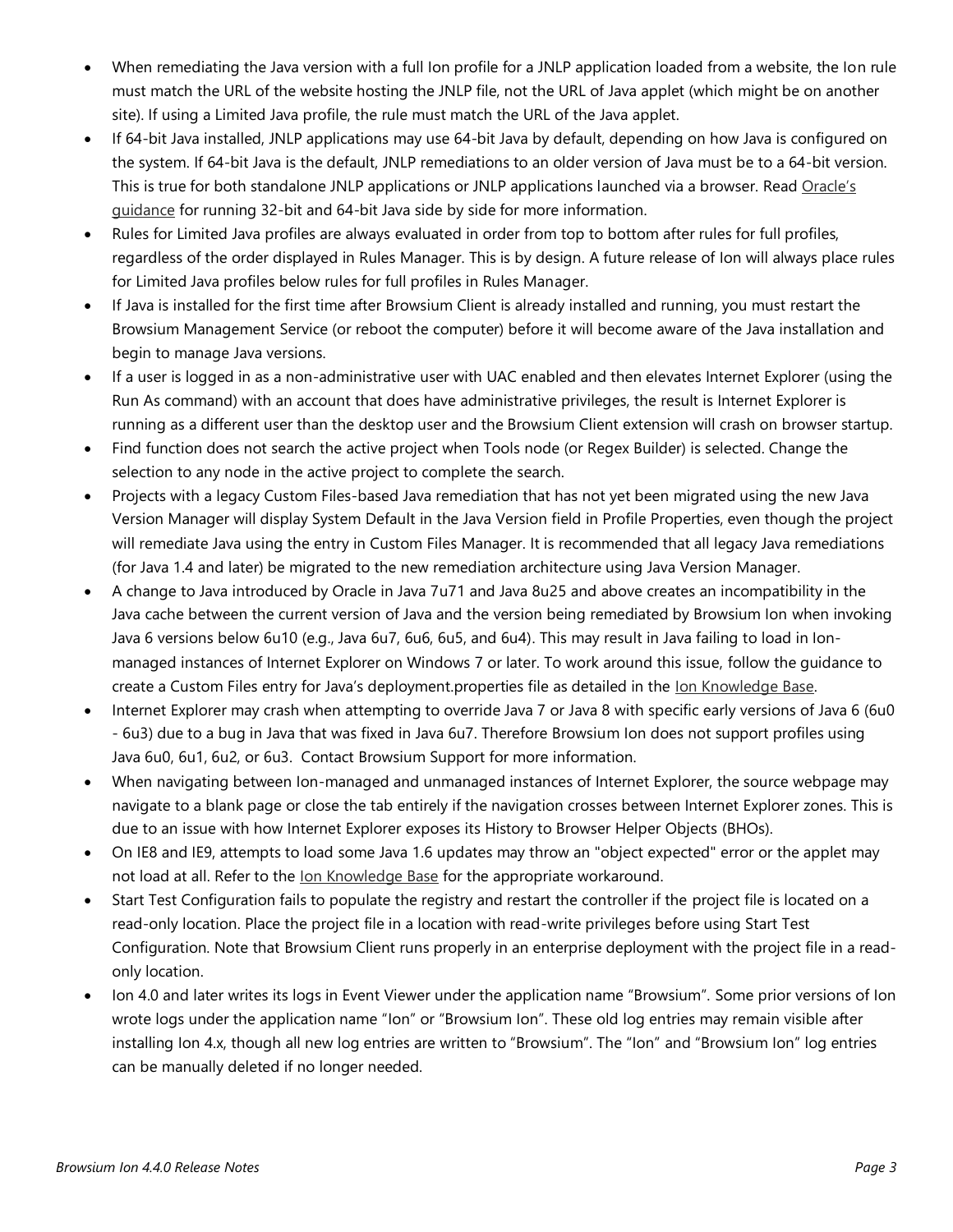- Installing Browsium Client 4.x with a license key as an in-place upgrade for the evaluation version of Ion Client will result in installation of the evaluation version of Ion Client 4.x. If this occurs, the license key can be manually configured in the Windows Registry by following the instructions in Section 2.6 of the [Ion Administration Guide.](http://docs.browsium.com/guide/?v=4.4.0&p=Ion)
- The Browsium Internet Explorer Extension only logs when Protected Mode is disabled for the zone in which the web page loads. This functionality is by design. As a workaround, turn off Protected Mode if you need to capture logs for troubleshooting the Browsium Internet Explorer extension.
- Uninstalling the Browsium Client via Command Line may fail to complete successfully if an Internet Explorer window is open during the uninstall process. Rebooting the system after uninstall will complete the process.
- Pinned Site shortcuts created by Internet Explorer fail to respond to Ion rules and do not open in an Ion-managed window of Internet Explorer. Pinned Site shortcuts should not be used with web sites that require Ion remediation. Internet Shortcuts on the desktop or Start menu will work properly. See th[e Ion Knowledge Base](https://www.browsium.com/faqs/ion-and-catalyst-do-not-work-with-ie-pinned-sites/) for information on disabling Pinned Site shortcuts via Group Policy.
- The address bar in an unmanaged Internet Explorer window may continue to show the URL that was redirected and opened in an Ion-managed window. The content of the web page in the originating window is not affected.
- On systems with IE10 or IE11 installed, selecting "Auto" for each Profile's "Examine Web Requests" property will default to the "Always" behavior.

## **Contact**

For technical support, please visit the [Browsium Support website](https://www.browsium.com/support/) for a list of contact options.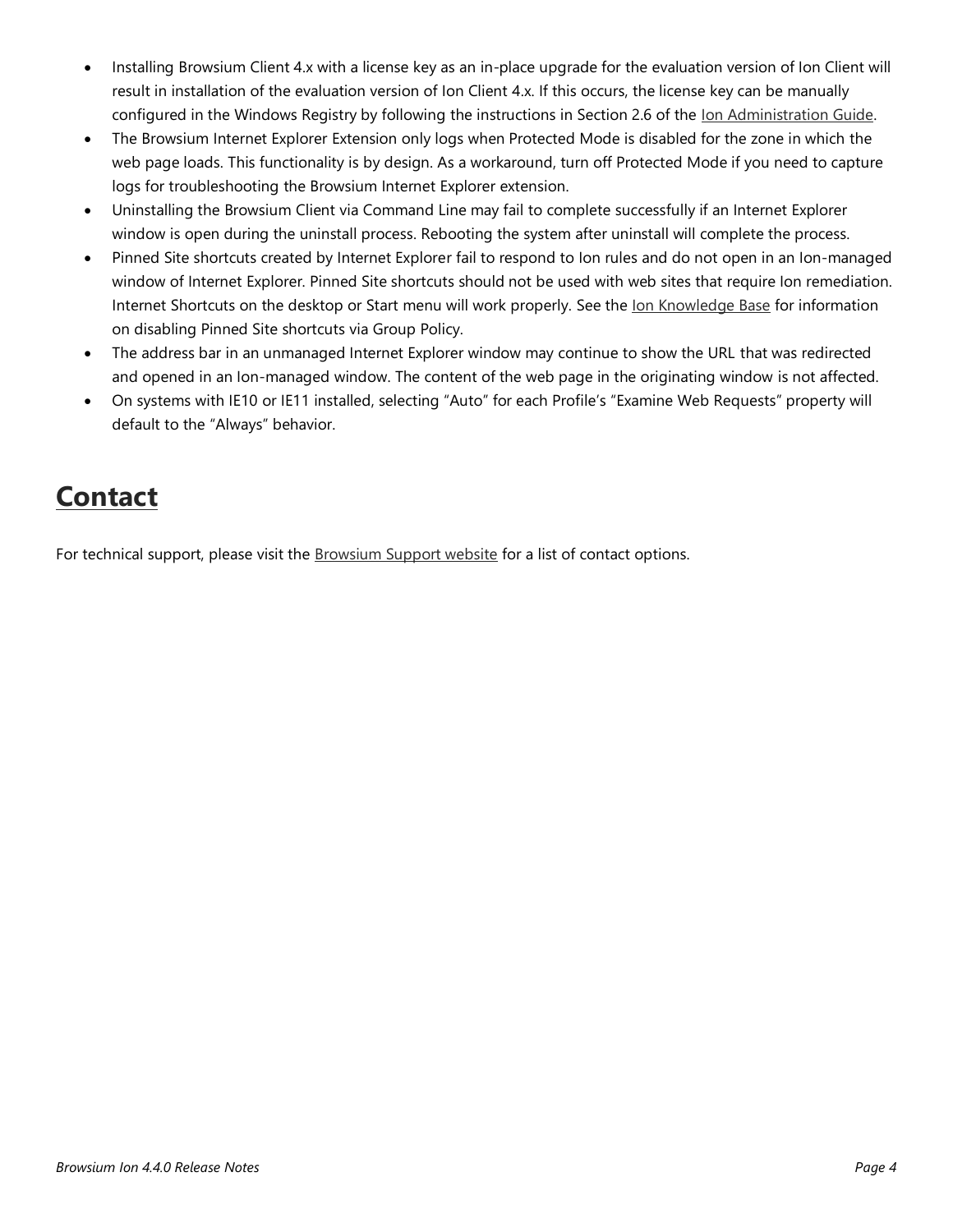## **What's New in Prior Releases**

#### What's new in Ion 4.3.1

This section details changes to Ion since the prior version, Ion 4.3.

• Fixes a bug in Browsium Client Internet Explorer Extension so that it now properly registers itself as compatible with Internet Explorer Enhanced Protected Mode on Windows 8 and later.

#### What's new in Ion 4.3

This section details changes to Ion since the prior version, Ion 4.2.4.

- Fixes an issue where websites that relied on an overridden window.onLoad function were failing to render correctly in Firefox and Chrome when the Browsium Client extension was enabled. (This fix only available in build 4.3.0.286, slipstreamed into Ion release channel on 5 June 2017.)
- Adds new capability to show Ion profile information in the Internet Explorer context menu, aiding in Ion project development and remote helpdesk support for end users.
- Adds new capability to insert required certificates into the certificate store of all installations of Java on each system rather than solely default installations, thereby increasing reliability of Java remediations.
- Other behind-the-scenes bug fixes to improve Ion reliability on complex enterprise networks.

#### What's new in Ion 4.2.4

This section details changes to Ion since the prior version, Ion 4.2.3.

Fixes an issue whereby Ion was not properly clearing the Internet Explorer cache when the Browsium Controller started. This issue could cause document mode settings and string replacements to not take effect until the Internet Explorer cache was cleared by another means.

#### What's new in Ion 4.2.3

This section details changes to Ion since the prior version, Ion 4.2.2.

• Fixes a compatibility issue in the Browsium Internet Explorer Extension that could cause certain older ActiveX controls to crash when closing an Internet Explorer window.

#### What's new in Ion 4.2.2

This section details changes to Ion since the prior version, Ion 4.2.1.

• Fixes a regression in Ion 4.0 and above when Ion is used with the Siebel offline client.

#### What's new in Ion 4.2.1

This section details changes to Ion since the prior version, Ion 4.2.

- Provides a workaround for an issue in Oracle's JDK 8u121 installer, where it deletes certain JRE 6 registry entries without uninstalling the JRE 6 runtime (as documented on [Oracle's Tech Network site](http://www.oracle.com/technetwork/java/javase/runtime-windows-137915.html)).
- Adds the ability to use pre-assigned environment variables (BROWSIUM\_DEFAULT\_JAVA\_PATH\_X86 and BROWSIUM\_DEFAULT\_JAVA\_PATH\_X64) in Ion's Custom Files Manager Target and Source paths, thus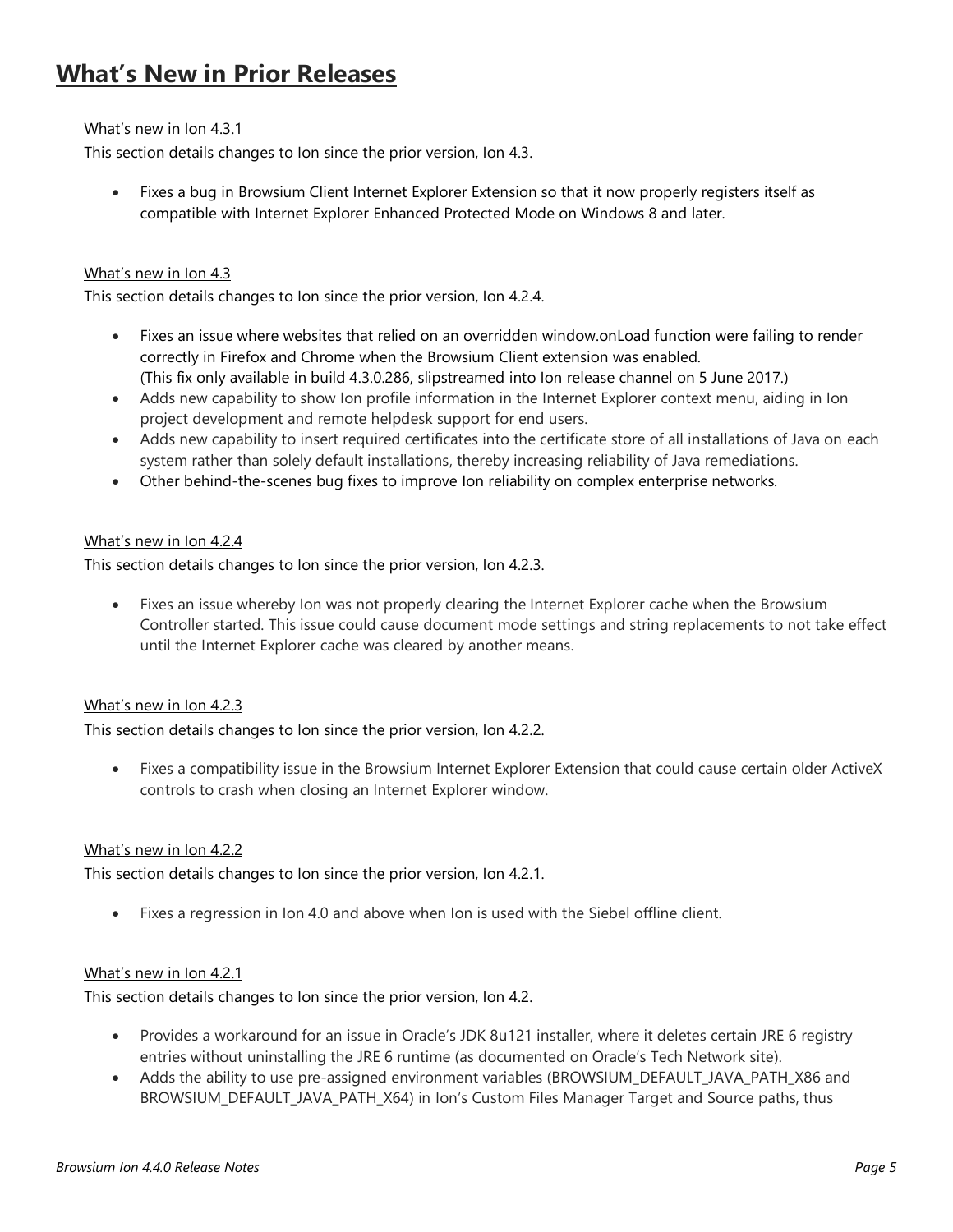enabling installation of JRE updates (with new Program Files directory paths) with no changes to the deployed Ion configuration.

#### What's new in Ion 4.2

This section details changes to Ion since the prior version, Ion 4.1.1.

- Adds support for remediation of 64-bit Java in full Ion profiles.
- Improves client startup performance when some modules are inactive.
- Adds support for global custom Java Deployment Ruleset (DRS) definitions.
- Adds a mode to Ion Manager to enable remote development and debugging of projects over common remote-connection software packages like GoToMeeting and WebEx.
- Adds a notification area to Ion Manager to notify when project update activation has reloaded a project.

#### What's new in Ion 4.1.1

This section details changes to Ion since the prior version, Ion 4.1.

- There are no changes to Ion functionality in the 4.1.1 release.
- Changes to Proton and Catalyst 4.1.1 necessitate deployment of Browsium Client 4.1.1, which in turn requires Ion Configuration Manager 4.1.1. Therefore, customers using Proton or Catalyst 4.1.1 should also deploy Ion 4.1.1.

#### What's new in Ion 4.1

This section details changes to Ion since the prior version, Ion 4.0.1.

- Adds the ability to create new rules at any location in the Rules Manager list in Ion Configuration Manager.
- Combines the splash screens for all modules into a single splash screen displaying configuration information for each module.
- General improvements to Browsium Client in the areas of stabilization, robustness, and performance.
- Fixes a bug that allowed Ion Configuration Manager to launch URLs while elevated.
- Fixes a bug that caused Browsium Controller to crash on some systems while displaying the splash screen.

#### What's new in Ion 4.0.1

This section details changes to Ion since the prior version, Ion 4.0.

- Fixes an issue that causes case-sensitive URLs invoked from outside a browser to be changed to lower case when Browsium Catalyst is set as the default browser.
- If you're using Catalyst, you'll need to install Ion Configuration Manager 4.0.1 to run it on the same system as Catalyst Configuration Manager 4.0.1.

#### What's new in Ion 4.0

This section details changes to Ion since the prior version, Ion 3.7.2.

- The new, unified Browsium Client includes the agent functionality for Proton, Ion, and Catalyst, resulting in a simple client deployment that works with all modules in the Browsium browser management suite.
	- o Browsium Client includes browser extensions for Internet Explorer, Chrome, and Firefox.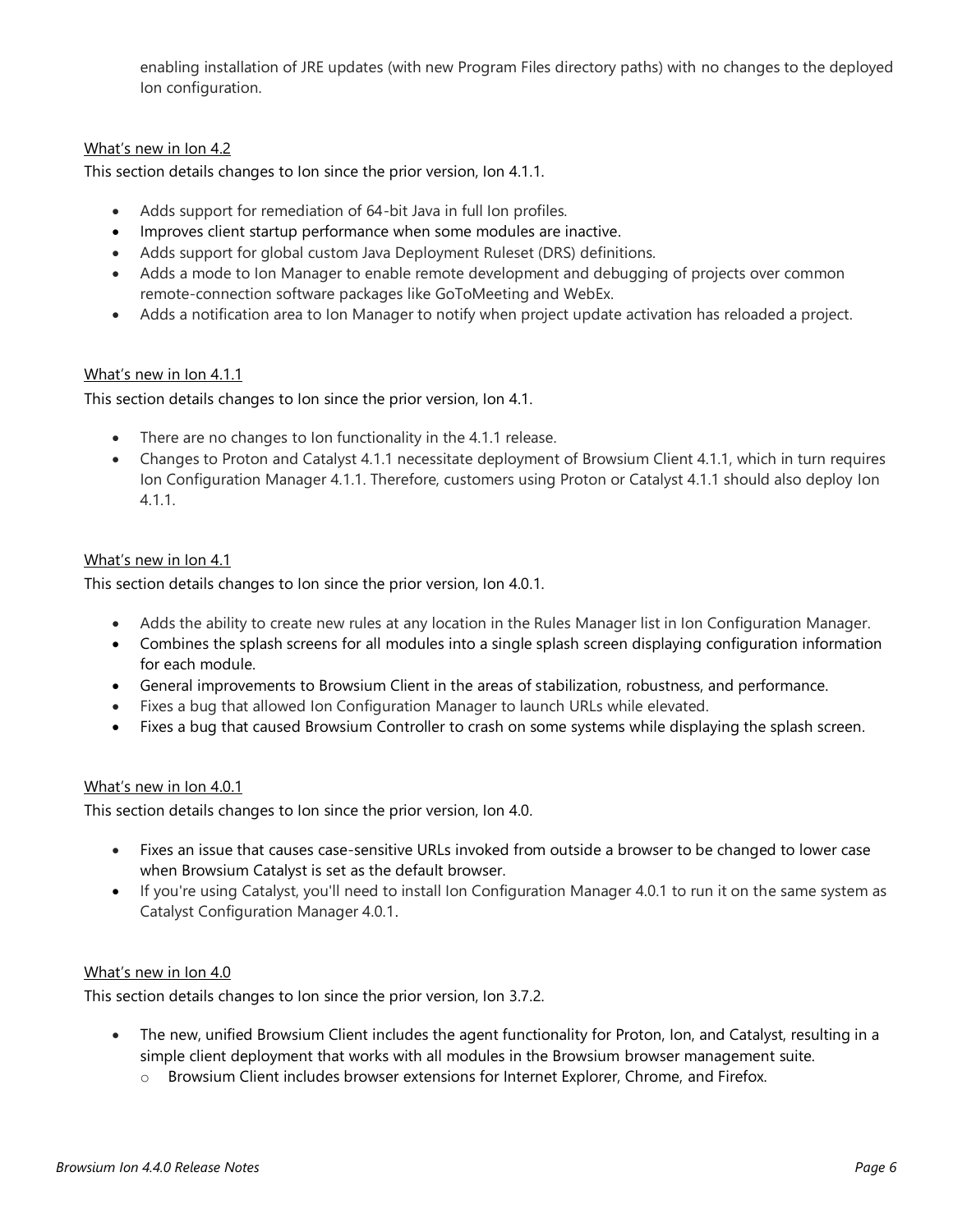- o Browsium Client installs a new Browsium Service (BrowsiumService.exe) to handle client operations that require administrative privileges at runtime.
- o Browsium Controller (BrowsiumController.exe) and Browsium Monitor (BrowsiumMonitor.exe) replace Browsium Ion Controller (BrowsiumIonController.exe) and Browsium Ion Monitor (BrowsiumIonMonitor.exe) from prior versions. These new processes provide functionality for Ion, Catalyst, and Proton if configured, reducing the overall memory footprint and number of processes required to run the Browsium suite.
- Limited Java profiles build on Oracle Java Deployment Rule Sets (DRS) and control the version of Java within the native instance of Internet Explorer.
	- o Ion Configuration Manager provides a GUI to create the remediation. The Ion XML project file deployed to client systems handles all the overhead of creating and signing the DRS JAR files.
	- o Client systems can be upgraded to the latest JRE version and the Ion Limited Java profiles will continue to work as originally created. The Browsium Controller maintains the integrity of the DRS files on each client system, ensuring Java swaps, and Java blocks, always work as expected. This contrasts with Oracle DRS which requires manual editing of XML files, manual certificate-based signing of JAR files, and repackaging/redeployment of the DRS JAR file every time a new JRE is released
	- o Because Ion uses Oracle DRS for Limited Java profiles, they can only be used with Java 6 update 10 and later. Java remediation for earlier versions of Java requires a full Ion profile.
- The new Block Unmanaged Java feature also uses Oracle DRS to block Java globally for all websites unless specifically allowed in an Ion profile (limited or full) and associated rule.
- Ion Configuration Manager now runs with administrative privileges (UAC prompt on launch) as it writes to the HKLM registry hive and Windows system32 directory to enable DRS-based Java management functionality.

#### What's new in Ion 3.7.2

This section details changes to Ion since the prior version, Ion 3.7.1.

- Improves performance of Ion-managed instances for Ion configurations that utilize custom files and custom registries.
- Ion now uses the SHA2 algorithm to create certificates needed for remediating HTTPS traffic.
- Ion-managed instances of Internet Explorer no longer use Ion's proxy when there is no Document Mode, HTTP Header Replacement, String Replacement, or Content Override settings in an Ion profile.

#### What's new in Ion 3.7.1

This section details changes to Ion since the prior version, Ion 3.7.

• Provides a solution to a bug introduced in recent versions of the Java Runtime Environment (JRE) that causes older versions of the JRE to fail to properly register after installation. With this change, Java swaps managed by Ion work with all supported JRE versions.

#### What's new in Ion 3.7

This section details changes to Ion since the prior version, Ion 3.6.1.

- Adds support for Enhanced Protected Mode in Internet Explorer. The Ion add-on for Internet Explorer is now 64-bit compatible, so Ion can run in 64-bit Internet Explorer tab processes.
- Adds support for managing Java Web Start applications using Ion's Java Version Manager.
- Enables new Ion configurations to be loaded on the fly without restarting the Ion Controller (which typically requires a reboot or logoff/logon of the client computer). Can be set to load the new configuration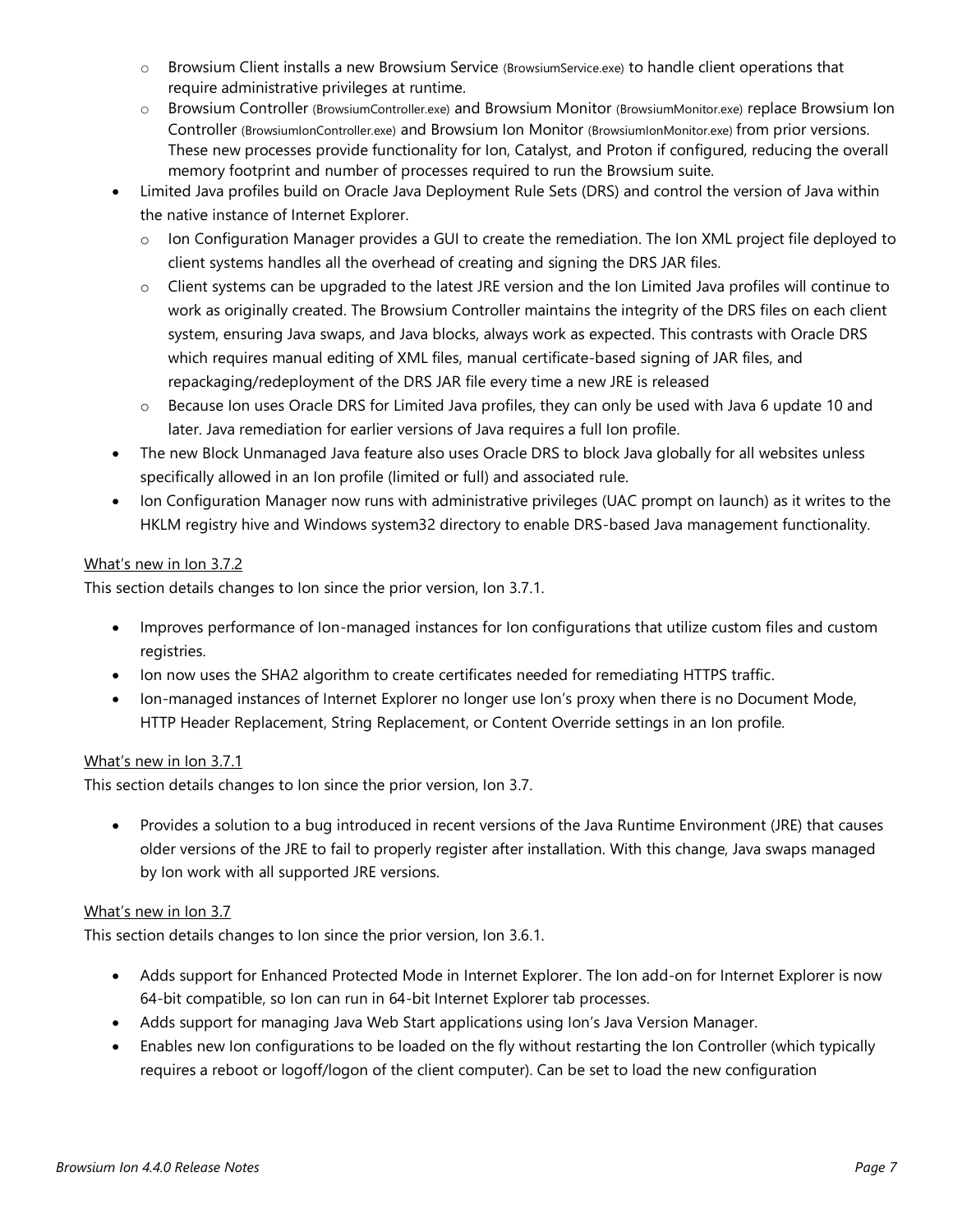immediately, at a scheduled time, or upon next Controller restart (the default). Note: All Ion-managed instances of Internet Explorer will be closed automatically when the new configuration is loaded.

- New Find function searches for strings in profiles, rules, and settings in an Ion project.
- New Project History feature provides a comment log so Ion project developers can annotate changes each time the project is saved.
- Adds description boxes under every node in Ion Configuration Manager.
- Consolidation of User Agent String as a single string value on each profile sheet in Profiles Manager and deprecation of User Agent String Manager. Note: All projects created with older versions of Ion will be automatically converted to the new format.
- Adds the ability to Change Rendering Mode in a profile after it has been created. This makes it easy to quickly test various rendering modes (combinations of document mode and user agent string) when remediating a web application.
- Adds functionality to embed custom text or binary files directly into an Ion project via the Custom Files Manager. Prior versions only supported files already located on, or accessible from, client PCs running the Ion configuration.
- Ion now supports Internet Explorer instances that are run with Administrator privilege, which is required by certain enterprise web applications. Prior versions only supported instances running with User privilege.
- Internet Explorer cache is now cleared when stopping Ion Controller with Ion Configuration Manager, making it easier to test the effects of string replacements and other project settings.
- Ion Configuration Manager no longer expands all other profiles when adding a new profile.
- Ion now only evaluates rules on HTTP, HTTPS, and File protocols, ignoring all others.
- Ion no longer buffers MP4 Videos when played in an Ion-managed instance of Internet Explorer.
- Move up or Move Down action now automatically scrolls the list view with the item that is being moved.
- Switching between profiles no longer causes an orphaned navcancl.htm window to be opened.
- Fixes a bug in Ion's IgnoreRules Advanced Flag that caused a crash in the Ion Client if the number and string length of ignore rules exceed Ion's internal buffer. With this change, there's no practical limit to the number or length of ignore rules that can be used in a configuration.

#### What's new in Ion 3.6.1

This section details changes to Ion since the prior version, Ion 3.6.

- Fixes an issue with proxy server logons when an Ion-managed instance of Internet Explorer is launched from an Office application.
- Adds a new Run As Administrator property that assists in auto-elevating Internet Explorer from an account in local administrators group.
- Fixes a transport layer bug that caused the Ion Controller to hang when non ASCII characters are present in a URL.

#### What's new in Ion 3.6

This section details changes to Ion since the prior version, Ion 3.5.

- Adds support for Windows 10 (IE11 only; Ion does not work with the Edge browser which has no legacy support or extension model).
- Adds custom configurations to Java Version Manager to override of the default permission value and remediate multiple versions of Java in one Ion profile.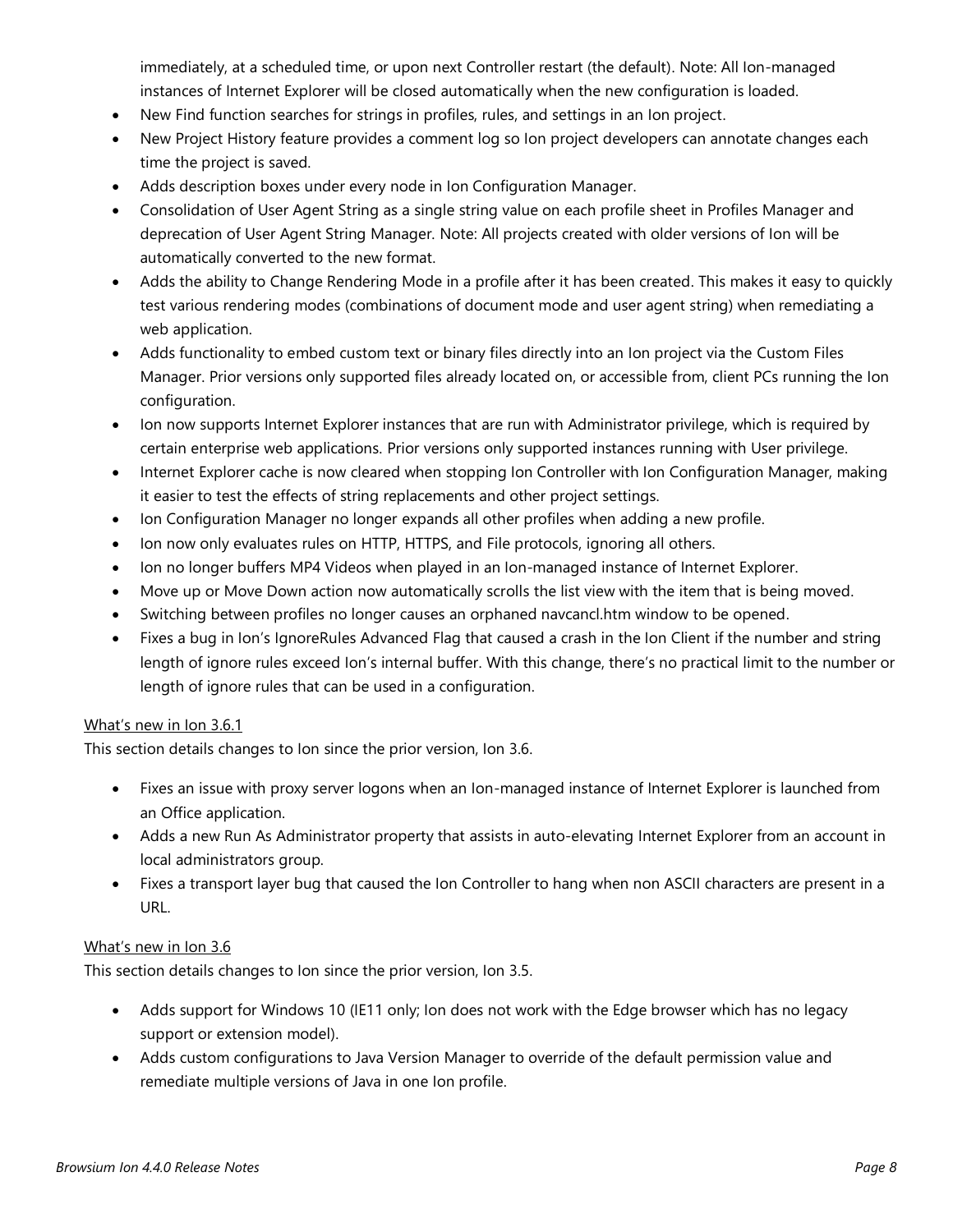- Java Version Manager now detects the presence of the 64-bit Java Development Kit (JDK) and instructs the administrator to install the required 32-bit version.
- Fixes an issue where Java Version Manager reset the already-selected Java version to System Default when cancelled.
- Improves rule evaluation to handle very long URLs.
- Improves rule evaluation to correctly process 302 redirects from a web server.
- Fixes an issue in the user agent string in certain profiles, properly setting the Trident value.
- Fixes an issue with PAC files incorrectly processed by Ion.

#### What's new in Ion 3.5

This section details changes to Ion since the prior version, Ion 3.4.2.

- Redesigned Java Version Manager uses the Oracle Java Development Kit (JDK) to provide more robust Java remediation. The following are the major Java remediation enhancements and changes in Ion 3.5:
	- o 32-bit Java Development Kit must be installed on systems running Ion Configuration Manager to use the Java Version Manager.
	- o Ion now supports multiple versions of Java 8 running side-by-side.
	- $\circ$  Ion now enables current Java 8 to be upgraded without affecting legacy Java remediation.
	- o Eliminates need to create or manage Custom Files entries for Java remediation for JRE 1.4 and above.
	- $\circ$  Displays version of Java used in each Ion profile in Java Version field of the Profile Properties page.
	- $\circ$  Ion Configuration Manager 3.5 automatically migrates legacy Java remediations (which used Custom Files Manager) by running the new Java Version Manager and selecting the version of Java required for the profile.
- New, lightweight file virtualization mode improves performance for Ion-managed instances of Internet Explorer that use custom files or Java version remediations, but no custom registry values.
- Fixes an incompatibility between Ion and Sophos web filtering.

#### What's new in Ion 3.4.2

This section details changes to Ion since the prior version, Ion 3.4.1.

- Provides improved handling of an incomplete chunk response from certain web servers. (Chunked transfer encoding is a data transfer mechanism in version 1.1 of HTTP in which data is sent in a series of "chunks".)
- Fixes an issue which causes Ion to periodically crash on systems also running AppSense software (e.g,. Application Manager or Environment Manager) to manage the desktop environment.
- Fixes an issue in which Ion may crash on a system with certain Ion registry keys configured for roaming. Ion previously relied on those keys to determine whether to rebuild local cache files. On affected machines with a roaming profile, the registry key would be present, but the cache files would be missing – causing the crash in Ion.
- Fixes an issue in which Ion certificates for HTTPS sites are not properly recreated during Ion version upgrades.
- Fixes an issue in which Ion fails to properly parse file names containing a space for .htm or .html pages accessed from the local file system.
- Fixes in issue which causes Ion to fail to run properly on the Turkish version of Windows.

#### What's new in Ion 3.4.1

This section details changes to Ion since the prior version, Ion 3.4.0.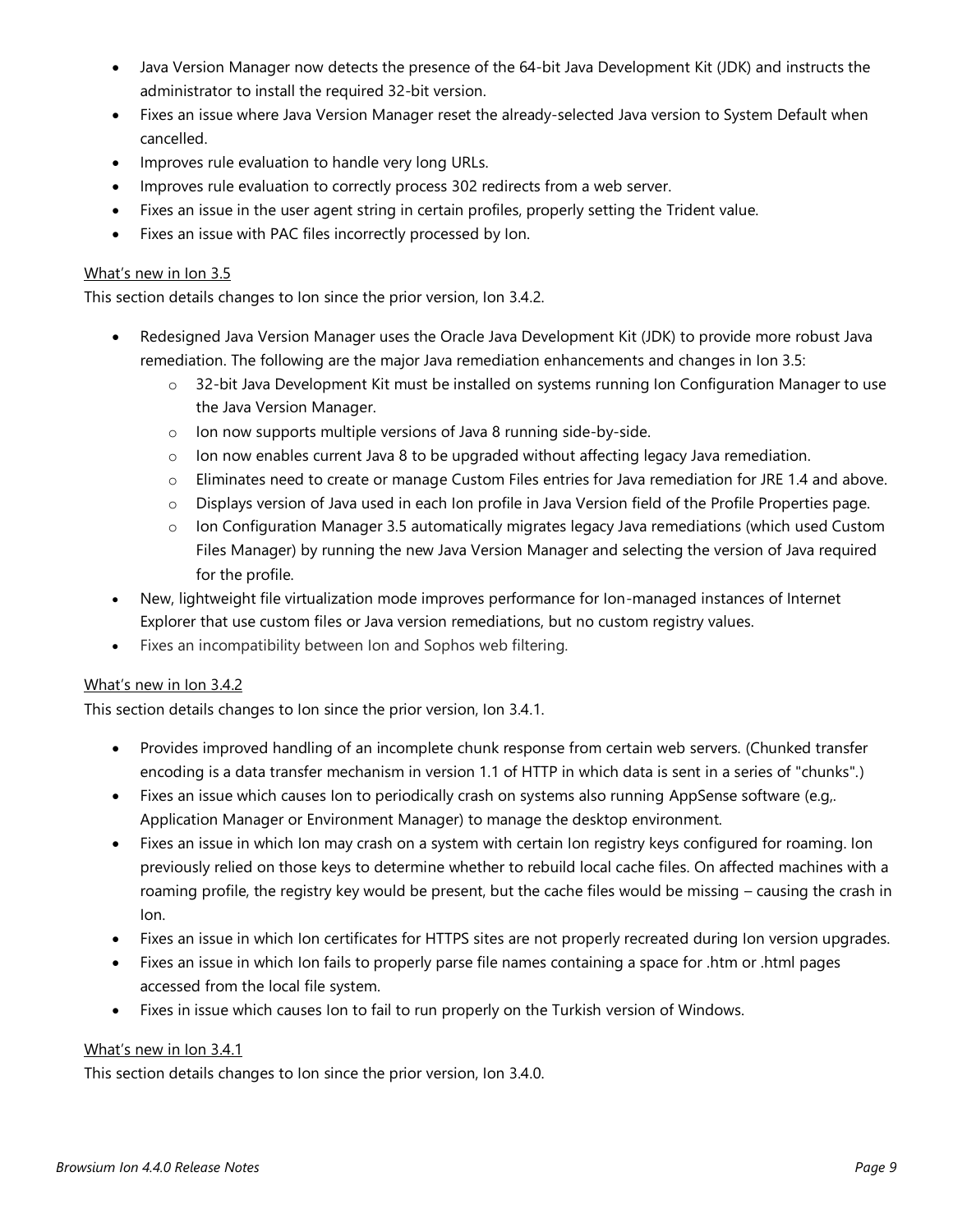- Fixes an issue that arises when a server sends an incorrect Content-Type. For example, if JPEG files are sent using Content-Type – text/html, Ion will now properly handle the file.
- Fixes an issue where Ion-managed instances of Internet Explorer may corrupt image files as a result of a bad whitelist value in the Ion configuration.
- Fixes an authentication issue for non HTTPS traffic in Ion-managed instances of Internet Explorer.

#### What's new in Ion 3.4

This section details changes to Ion since the prior version, Ion 3.3.1.

- Adds support for Zone-based rules, enabling Ion rules to be triggered by the Internet Explorer Zone of the target web application.
- Renamed Ion Configuration Manager installer to Ion-ManagerSetup.msi (from Ion-AdminSetup.msi in prior versions.
- Increased default window size of String Replacement Editor so all fields are visible with no scroll bars.
- Changed Show Splash Screen on Start default to 'Disabled' in Project Settings for new projects (from 'Enabled' in prior versions).
- Enabled specification of HTTPS protocol version in the Ion proxy layer via Custom Ion Preferences. This change allows customers who have trouble connecting to a server in their environment with the default HTTPS protocol to specify a version of the protocol to use. Typically, this is used to specify an earlier, more widely compatible protocol version (e.g. CONFIG.oAcceptedServerHTTPSProtocols = Ssl3).
- Enabled specification of HTTP encoding character set in the Ion proxy layer via Custom Ion Preferences. This allows customers to fix a problem in which Ion may corrupt HTTP content containing certain characters during string replacement. This problem happens when the HTTP server does not specify the character set for content that contains data that is incompatible with UTF-8.

#### What's new in Ion 3.3.1

This section details changes to Ion since the prior version, Ion 3.3.0.

• Fixed an issue in the Content-type Whitelist property in Ion configurations that can cause Ion to corrupt images and other binary files present in remediated web applications.

#### What's new in Ion 3.3

This section details changes to Ion since the prior version, Ion 3.2.3.

Ion Configuration Manager enhancements:

- Streamlined code to improve speed and enable more rapid addition of new features.
- Support for high DPI monitors enables project development at any screen resolution.
- New design enables multiple projects to be edited side-by-side, simplifying project development.
- Copy/paste Rules and Profiles between projects, and configuration items (String Replacements, Custom Files, etc.) within projects, for faster configuration development.
- Improved configuration testing functionality uses XML files instead of serialized registry entries, with automatic saving of project files and simplified menu options.
- String Replacements can be enabled/disabled, saving time, easing project development.
- String Replacements now include a description field with metadata to ease project development.
- New, syntax-aware text editor for complex text entry fields (e.g. String Replacements, Content Overrides, etc.).
- Support for Java 8 as default version of Java in Java Version Manager.
- Logging to Event Viewer.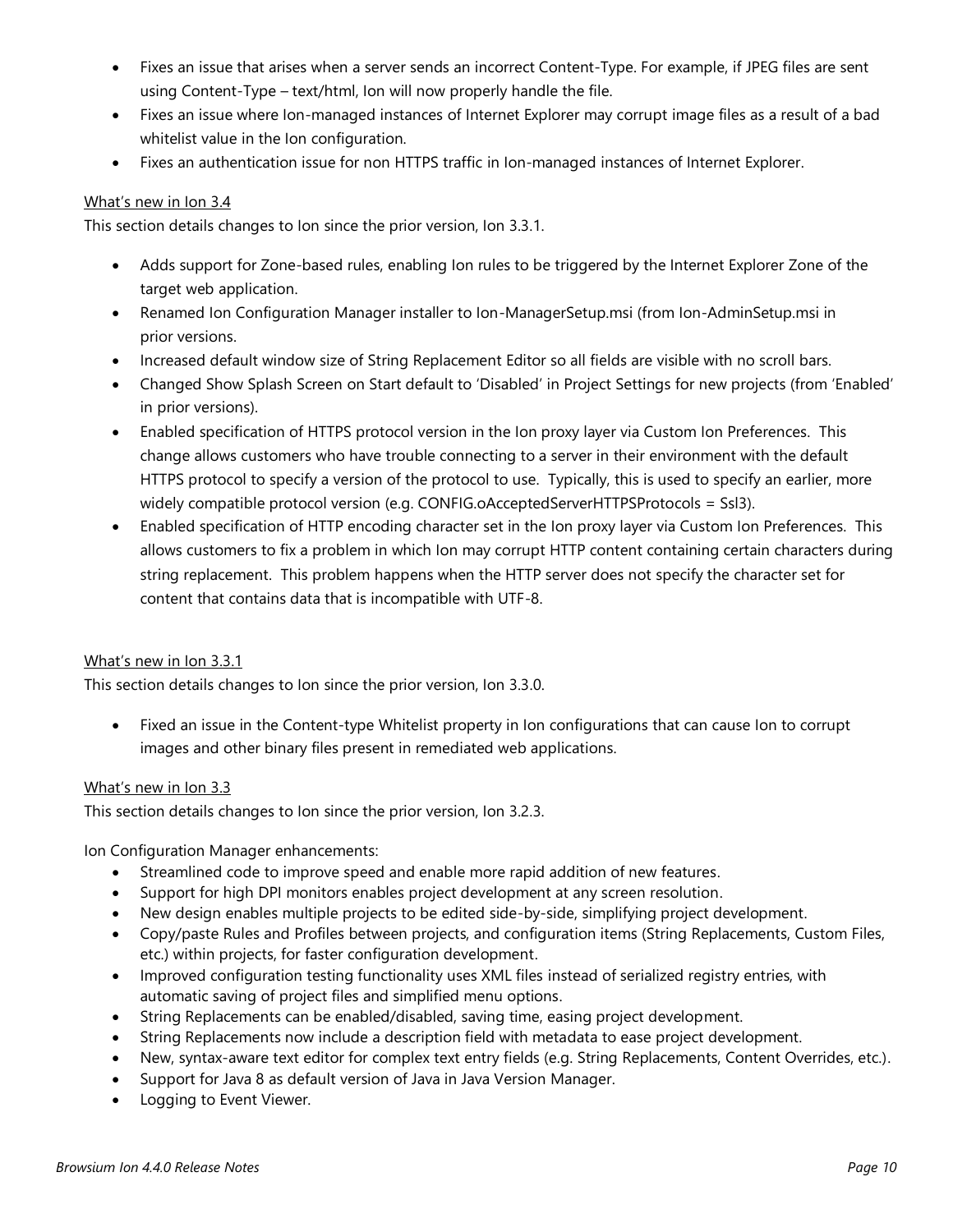Ion Client enhancements:

- Enhanced logging to improve supportability, including unique entries on multi-user servers.
- Improved performance for Profiles with Custom Registry entries.
- Fixes issue with local intranet authentication when using .NET Framework 4.5 on Windows 8.
- Resolved issue where Microsoft Office documents were loading in Protected View.
- Fixed issue with setting 'Default' value for Custom Registry entries.

Deployment enhancements:

- Simplified configuration hierarchy, based on XML-formatted configuration files to ease deployment.
- New ADM/ADMX templates for easy Group Policy deployment of configuration file pointers available at http://www.browsium.com/wp-content/uploads/Browsium-Group-Policy-Templates.zip.
- New command-line switch displays registry and file location of active Ion configuration via the command "BrowsiumIonController /WhichConfig". Similar functionality available by pressing 'Ctrl' while displaying the Ion Configuration Manager About Box.
- Improved robustness to handle scenarios where browser process starts before Ion Controller after PC reboot
- Configuration caching to enable offline Ion process initialization when deploying configuration file on a server.
- Ion process names have been updated to be more consistent and more easily identified: *Prior → Current*

CovManager  $\rightarrow$  BrowsiumIonManager  $CovController \rightarrow BrownI$  $CovBroker \rightarrow BrownismInBroker$ CovMonitor  $\rightarrow$  BrowsiumIonMonitor  $CovCertificateSetup \rightarrow BrownIonCertificateSetup$ CovLauncher  $\rightarrow$  BrowsiumIonLauncher

#### What's new in Ion 3.2.3

This section details changes to Ion since the prior version, Ion 3.2.

- Fixes an issue with an unexpected error message during Ion Controller initialization on certain PC configurations.
- Added a new feature to provide the ability to launch URLs directly into managed instances of Internet Explorer.
- Added the ability to implement Session Isolation between managed instances of Internet Explorer using the same Ion profile.
- Addresses an issue while trying to set registry values with no name (also referred to as default registry value) in Custom Registry Manager.

#### What's new in Ion 3.2

This section details changes to Ion since the prior version, Ion 3.1.

- Support for Windows 8.1 and Windows Server 2012 R2 with IE11, and IE11 on Windows 7.
- Added support for Custom Files, Custom Registries, and Java management on Windows Server 2003.
- Ion Controller and Ion Monitor processes only run when a valid Ion configuration is present on client systems.
- Internet Explorer cache is cleared only when the Ion configuration changes, not every time the Controller starts.
- Examine Web Requests setting moved from main Profile Settings page to Advanced Profile Settings page.
- Ion Client and Ion Configuration Manager installation screens now look crisp on high-DPI displays.
- New capability to allow Ion to remediate site resources that do not match the site's rule.
- Fixed issue where Ion incorrectly launched new managed IE instance on rule matching POSTs.